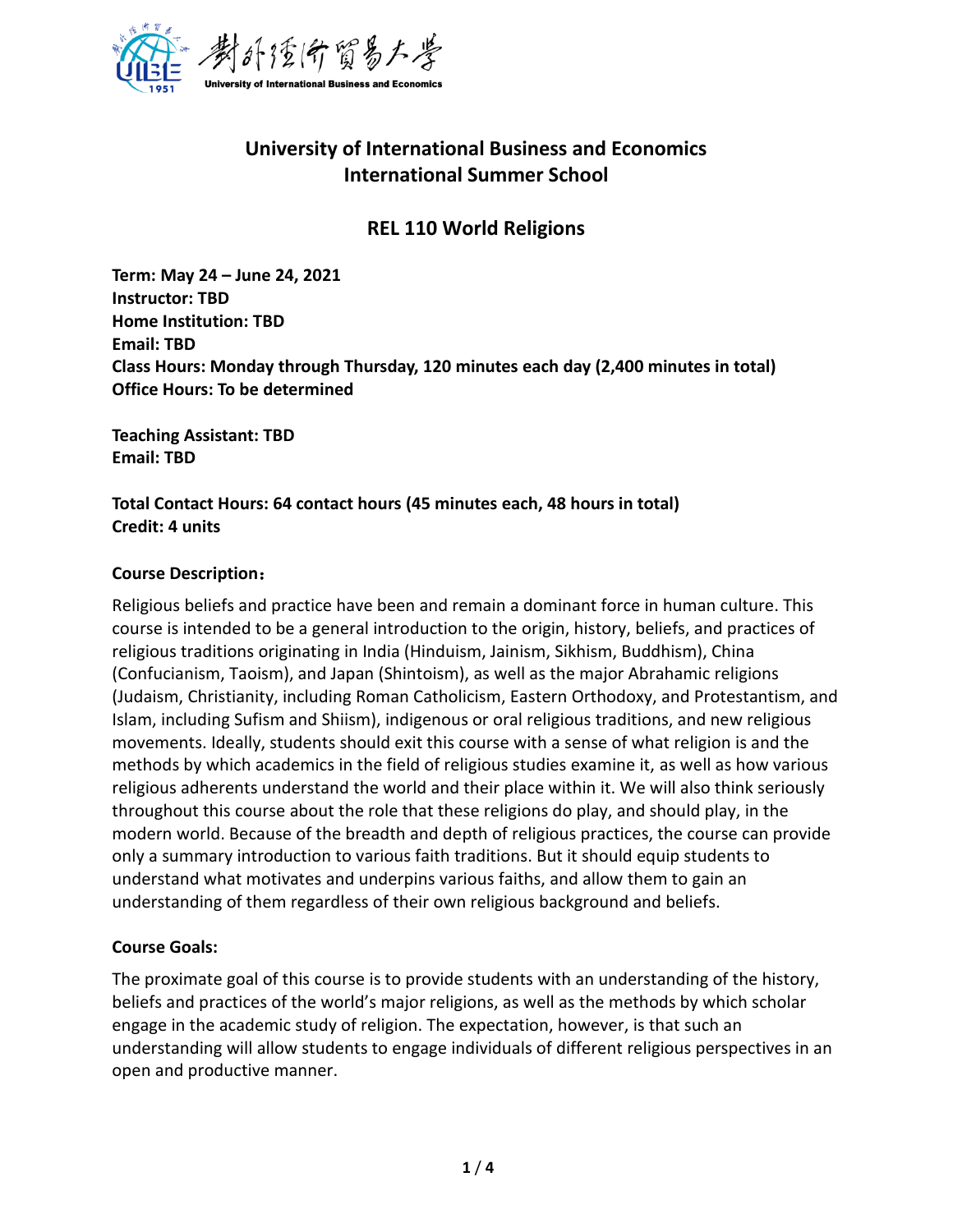

#### **Required Textbooks:**

- **IWR**: Oxtoby, Willard. *A Concise Introduction to World Religions*, 3<sup>rd</sup> edition. Oxford University Press, 2011. ISBN: 978-0199008551
- **ST**: Novak, Philip. *The World's Wisdom: Sacred Texts of the World's Religions*. HarperOne, 2011. ISBN: 978-1269365352

Hesse, Herman. *Siddhartha*. Bantam, 1982. ISBN: 978-0553208849.

#### **Assignments:**

Grading will be determined by a combination of participation, quizzes, exam, and a reflection essay.

| Attendance & Participation | 200 pts |
|----------------------------|---------|
| Quizzes (Cumulative)       | 500 pts |
| Essay                      | 150 pts |

A 4-5 double-spaced response to Herman Hesse's *Siddhartha*. Write the essay in the form of a letter to Siddhartha's son, explaining to his son what truth about life Siddhartha believed he had discovered, and how your own views agree with / differ from those of Siddhartha. The essay is **due at the end of week 4**.

| Final Exam | $150$ pts |
|------------|-----------|
|------------|-----------|

#### **Grading Scale:**

Assignments and examinations will be graded according to the following grade scale:

|    | 90-100 |    | 72-74    |
|----|--------|----|----------|
| А- | 85-89  |    | 68-71    |
| B+ | 82-84  | u- | 64-67    |
| В  | 78-81  |    | 60-63    |
| В- | 75-77  |    | below 60 |

#### **Class Rules:**

Students are expected to come to lecture having **read** to material assigned for the day, and to be prepared to **engage in active discussion** about that material, especially during the "Discussion Day" for each week, where we engage with primary texts from a faith tradition. Students should also be ready to follow standard academic rules about academic dishonesty (or "plagiarism"). **No handheld electronic devices** of any kind will be allowed in class. Laptops are allowed for note-taking purposes only.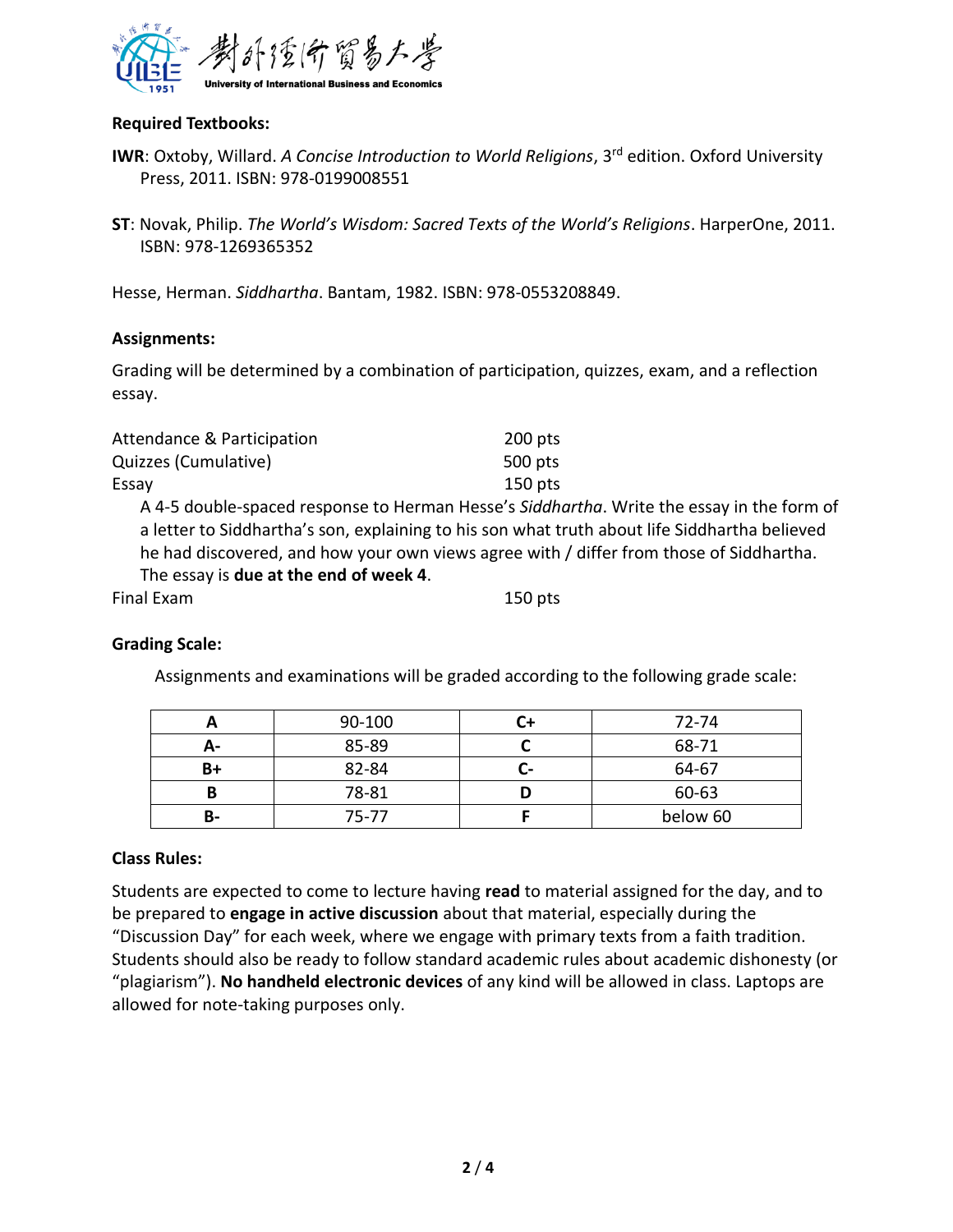

## **Course Schedule:**

The planned schedule is subject to change as the course progresses.

| Date   | <b>Notes</b> | Class Material + Activity        | <b>Topics</b>                    |
|--------|--------------|----------------------------------|----------------------------------|
|        |              |                                  |                                  |
| Week 1 |              |                                  |                                  |
| Day 1  |              | IWR, "About Religion" (optional) | Introduction: What is Religion?  |
| Day 2  |              | IWR, "Indigenous Traditions"     | <b>Oral Religious Traditions</b> |
| Day 3  |              | IWR, "Hindu Traditions"          | Hinduism I: Origins              |
|        |              |                                  | Hinduism II: Beliefs and         |
| Day 4  |              | ST, "Hinduism" + Discussion Day  | Practices                        |
|        |              |                                  |                                  |
| Week 2 |              |                                  |                                  |
|        |              | IWR, "Jaina Traditions" & "Sikh  |                                  |

|       | <b>IVAL, Jalia Hauluviis &amp; JINI</b> |                          |
|-------|-----------------------------------------|--------------------------|
| Day 1 | Traditions"                             | Jainism and Sikhism      |
| Day 2 | IWR, "Buddhist Traditions"              | Buddhism I: Origins      |
|       |                                         | Buddhism II: Beliefs and |
| Day 3 | ST, "Buddhism" + Discussion Day         | Practices                |
| Day 4 | IWR, "Japanese Religious Traditions"    | Shintoism                |

| Week 3 |                                     |                         |
|--------|-------------------------------------|-------------------------|
|        |                                     | Introduction to Chinese |
| Day 1  | IWR, "Chinese Religious Traditions" | Religions               |
| Day 2  | ST, "Confucianism" + Discussion Day | Confucianism            |
| Day 3  | ST, "Taoism" + Exam Review          | Taoism                  |
| Day 4  |                                     |                         |

| Week 4 |           |                                     |                                  |
|--------|-----------|-------------------------------------|----------------------------------|
|        |           | IWR, "Jewish Traditions"; ST,       |                                  |
| Day 1  |           | "Judaism"                           | Judaism                          |
| Day 2  |           | IWR, "Christian Traditions"         | Christianity I: The Early Church |
|        |           |                                     | Christianity II: Roman           |
| Day 3  |           | ST, "Christianity"                  | Catholicism                      |
| Day 4  | Essay due | ST, "Christianity" + Discussion Day | Christianity III: Protestantism  |

| Week 5 |      |                                    |                                 |
|--------|------|------------------------------------|---------------------------------|
| Day 1  |      | IWR, "Muslim Traditions"           | Islam I: Origins                |
| Day 2  |      | ST, "Islam" + Discussion Day       | Islam II: Beliefs and Practices |
| Day 3  |      | IWR, "New Religions" + Exam Review | New Religions and Movements     |
| Day 4  | Exam |                                    |                                 |